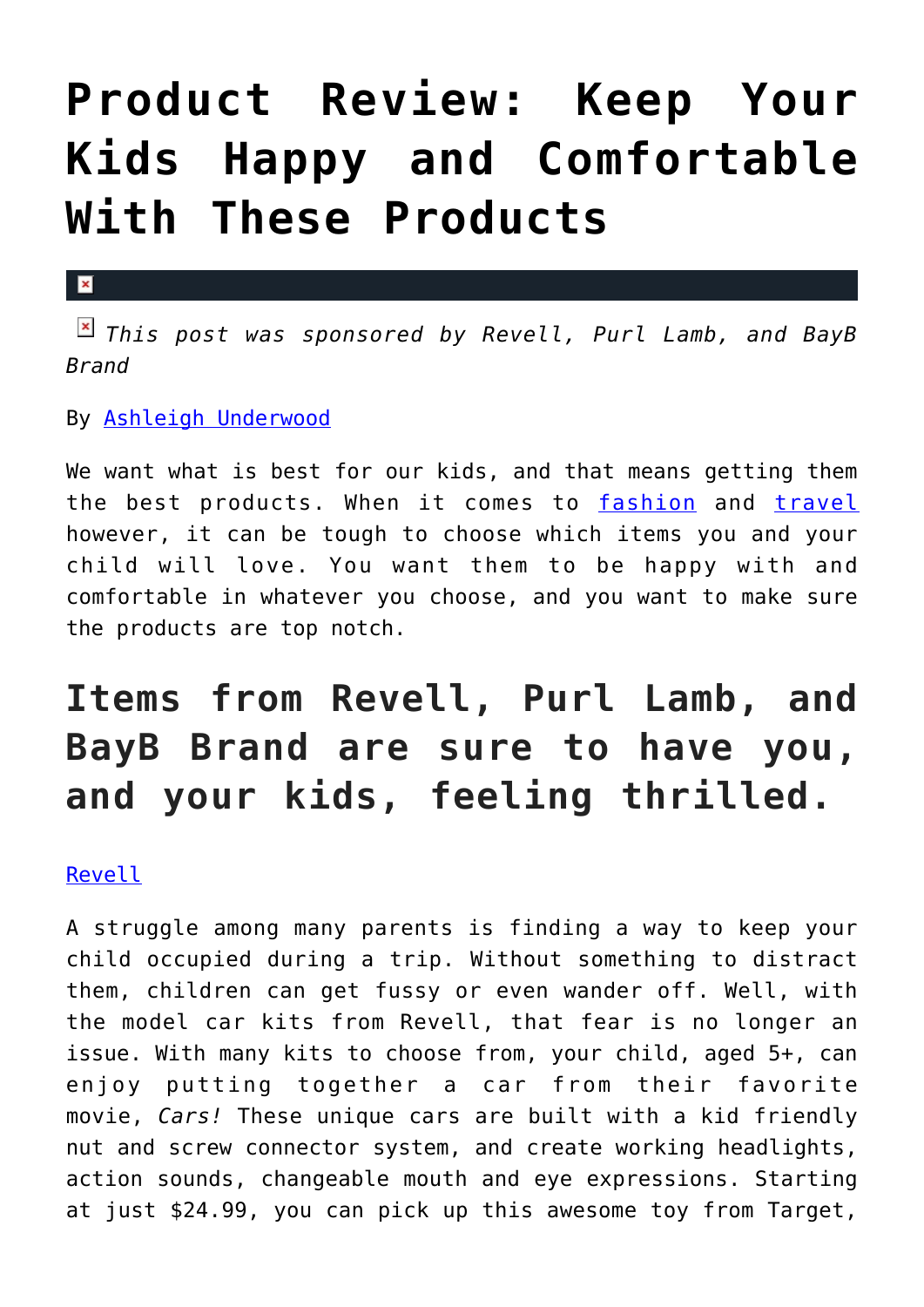Meijer, Fred Meyer, Hobby Lobby or Amazon.



Photo: Courtesy of Revell.com

**Related Link:** [Product Review: Soften Up a Room with Lorena](http://cupidspulse.com/119975/product-review-lorena-canals-new-rug-collection/) [Canals New Rug Collection](http://cupidspulse.com/119975/product-review-lorena-canals-new-rug-collection/)

## [Purl Lamb](https://purllamb.com/)

If you're looking to dress your child is the comfiest, yet most stylish outfit you have ever seen, then look no further. Purl Lamb's newest collaboration with artist Matthew Langille is sure to have your child feeling as cozy as can be. With choices ranging from jumpers, to hoodies, and sweats, this collections offers many different unique designs including a crazy lamb print! The collection offers sizes 0-24, so you can keep your kids looking stylish and feeling fresh as they grow for a very long time.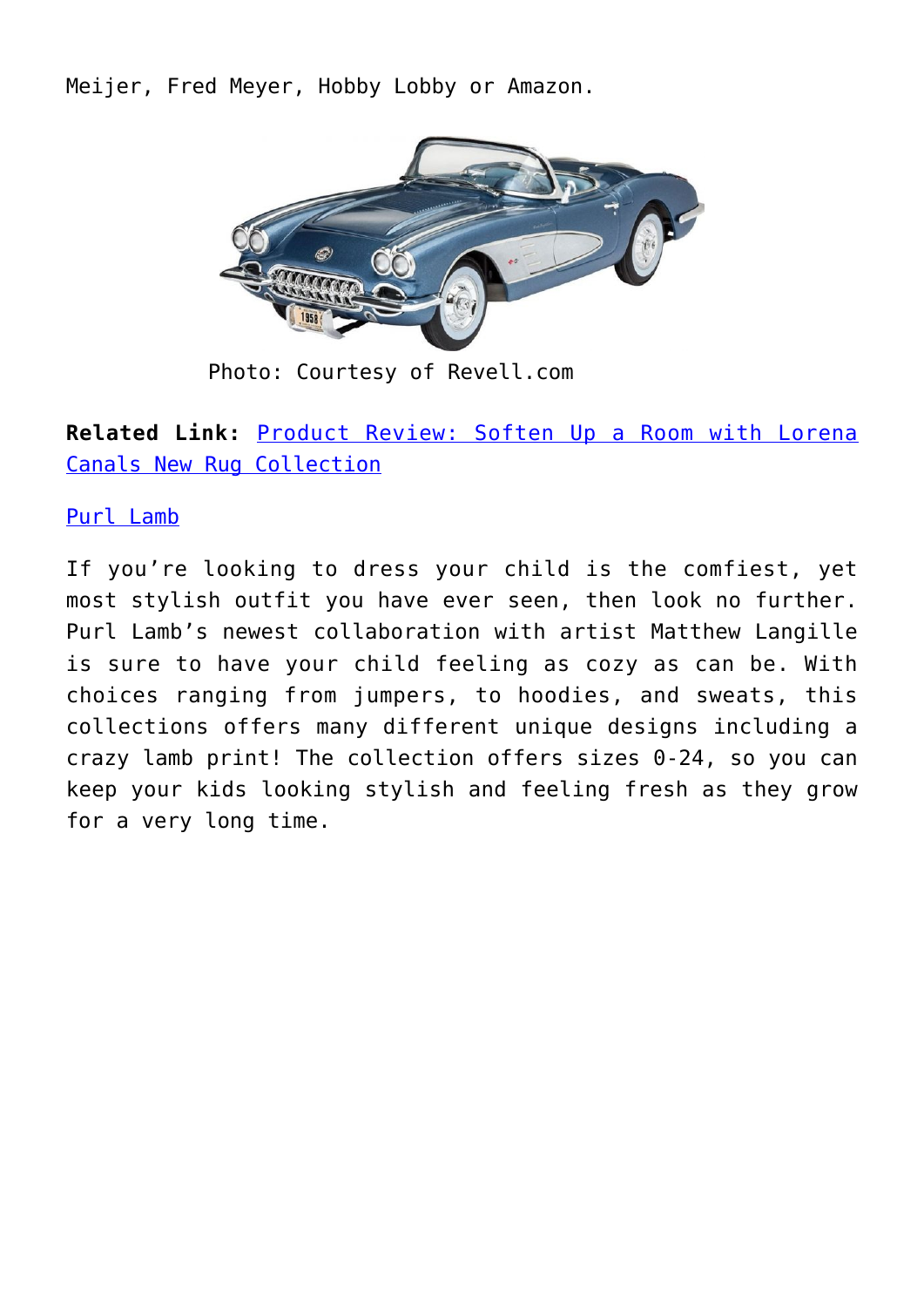

Photo: Courtesy of purllamb.com

**Related Link:** [Parenting Tips: 5 Unique Ways to Have Fun in the](http://cupidspulse.com/119538/parenting-tips-unique-fun-sun-child/) [Sun with Your Child](http://cupidspulse.com/119538/parenting-tips-unique-fun-sun-child/)

[BayB Brand](https://baybbrand.com/) 

The key to a hassle free travel is ensuring you child is safe and warm as you move around. An incredible item from BayB Brand is their Car Seat Canopy. Simply place this product over your car seat, and shelter your child from any outside influences. Let your baby sleep in peace and enjoy a nice dark atmosphere as you carry them from place to place. Not only does this brand offer the canopy, but also a matching blanket. Now, your baby can stay warm and cozy in their car seat, while snuggling up with their adorable Minky Dot Blanket. For \$19.99 each, you can ensure your childs warmth and protection during all your traveling ordeals.